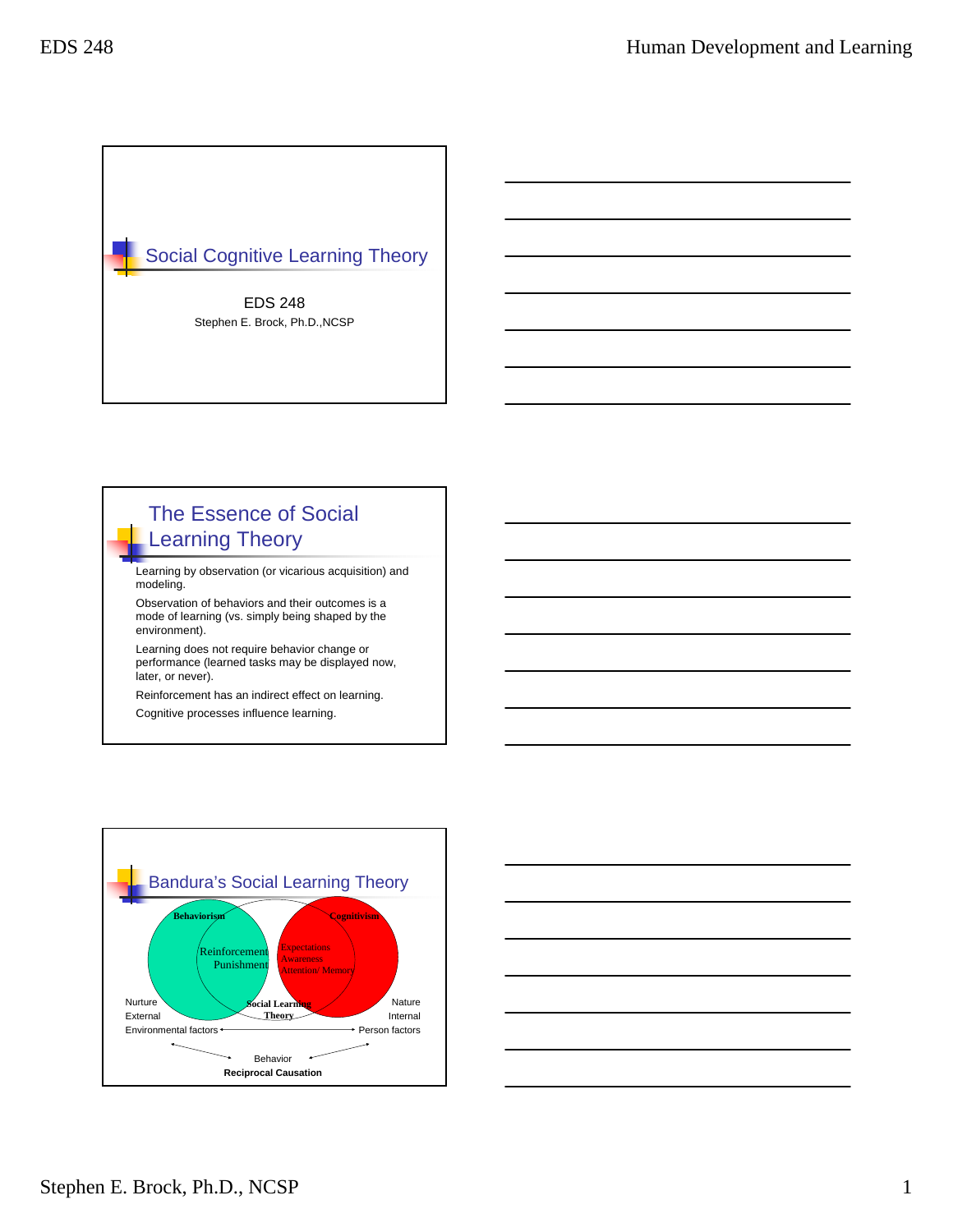### Behavioral Factors and Social Learning Theory

- People reinforce others who copy their behavior. Students are reinforced by teachers when they reproduce behaviors being taught.
- Imitated behavior leads to other people reinforcing copied behavior.
- Children are reinforced by parents when they reproduce what the teacher has taught
- Behavior is imitated subsequent to observations of its effect on others.
	- Students will engage in behaviors that are observed to achieve desired outcomes.
	- Students will not engage in behaviors that observed to achieve undesired outcomes.

### How the environment reinforces and punishes models

#### $\blacksquare$  Model as a discriminative stimulus  $(S+)$ (or antecedent)

 $\bullet$  (S+ = model) R > S<sub>RF</sub>

- $M$ odeled behavior  $(R)$  is reproduced/learned/conditioned because of reinforcement. Observer (student) is reinforced by the model (teacher)
- Imitated behavior (style of dress) leads to reinforcer (peer praise). People often reinforce others who copy what they themselves do.

#### **Problems with a strictly behavioral analysis of social learning theory**

- 1. Behaviors emerge complete, whole, without any shaping
	- operant conditioning requires  $R > S_{RF}$
- 2. Behaviors emerge without ever having been directly reinforced. Simply watching others is enough.
- 3. Behaviors displayed long after discriminative stimulus (S+) has been displayed. The S+ may not even be present when the R is displayed.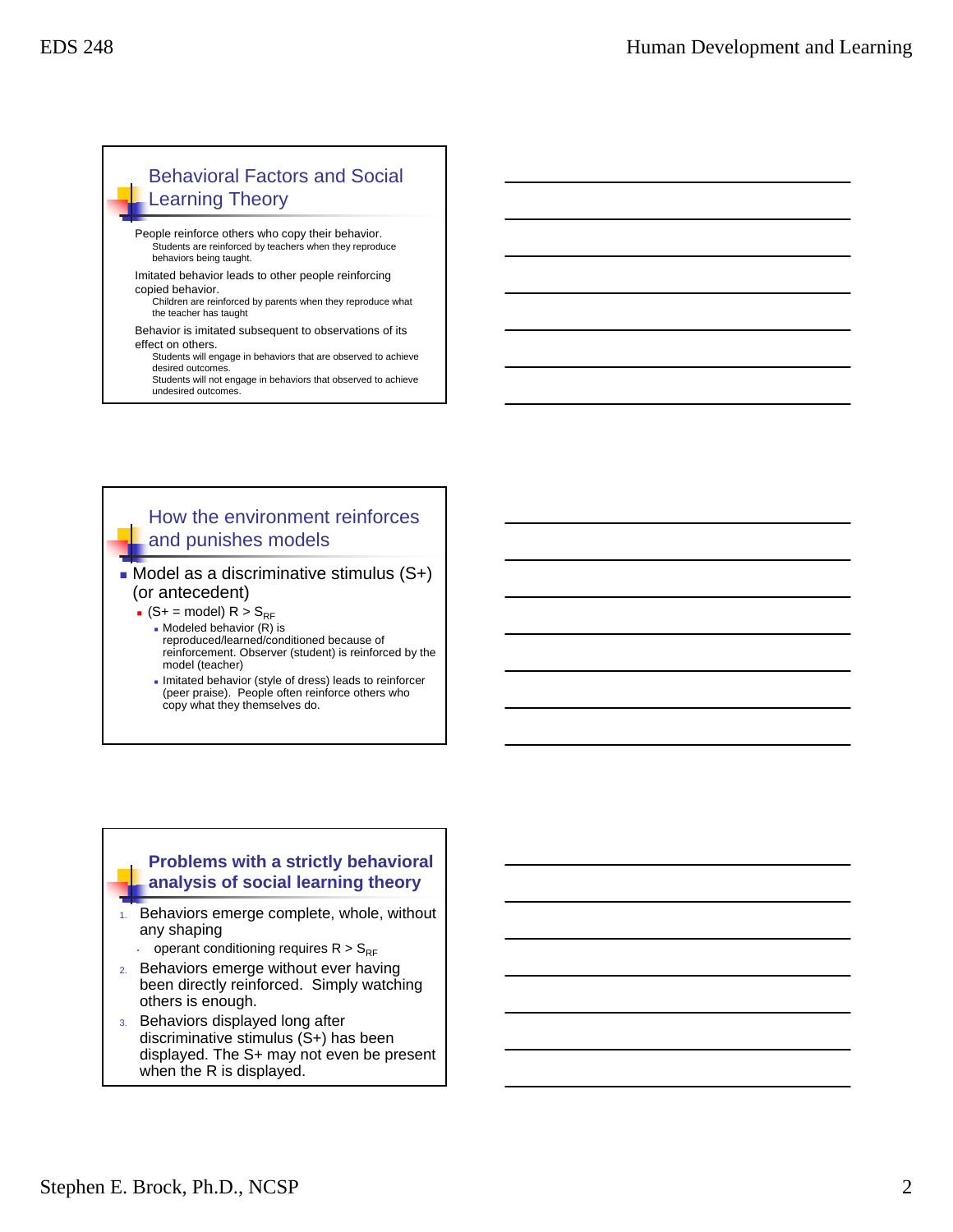|                         | <b>Behaviorism and Social</b><br><b>Learning Theory</b>    |                                                |  |  |
|-------------------------|------------------------------------------------------------|------------------------------------------------|--|--|
| $S+$                    | R                                                          | $S_{\rm RF}$                                   |  |  |
| Discriminative stimulus | Response                                                   | Reinforcement                                  |  |  |
| Teacher models a        | $Student_1$ observes $>$                                   | -Model (Teacher) praises                       |  |  |
| behavior that is to be  | reproduces behavior                                        | Student <mark>,</mark>                         |  |  |
| learned                 |                                                            | -Third party (other                            |  |  |
|                         |                                                            | students) praise Student                       |  |  |
|                         |                                                            | -Modeled behavior itself                       |  |  |
|                         |                                                            | obtains a reinforcing                          |  |  |
|                         |                                                            | outcome                                        |  |  |
|                         |                                                            |                                                |  |  |
|                         |                                                            | Student <sub>2</sub> observes the $R > S_{RF}$ |  |  |
|                         | Vicarious Reinforcement                                    |                                                |  |  |
|                         | Student <sub>2</sub> is likely to reproduced the teacher's |                                                |  |  |
|                         | modeled behavior                                           |                                                |  |  |
|                         |                                                            |                                                |  |  |

| <u> 1989 - Johann Stoff, amerikansk politiker (d. 1989)</u> |  |  |  |
|-------------------------------------------------------------|--|--|--|
| <u> 1989 - Andrea Andrew Maria (h. 1989).</u>               |  |  |  |
|                                                             |  |  |  |
|                                                             |  |  |  |
| <u> 1989 - Andrea Andrew Maria (h. 1989).</u>               |  |  |  |

#### Reinforcement and Contemporary Social Learning Theory

Reinforcement not viewed as essential to learning.

Reinforcement offers a reason to display behaviors. People learn (via direct experience and/or observation of others) that certain situations are more likely to lead to reinforcement and behave accordingly.

Expectation of reinforcement influences cognitive processes (attention) that influence learning. People pay attention to behavior (e.g., a skill being taught) that they believe has reinforcing value (a skill that they will be required to perform to obtain a desired outcome). In other words, you pay attention to behavior that you believe may be reinforcing.

## Cognitive Factors and Social Learning Theory

Consequences affect performance, but not necessarily learning.

Students may learn behaviors, but not display them until the consequences are judged desirable.

- Cognitive processes affect learning. Attention is a critical factor in learning.
- Expectations affect learning.
- Prior experiences (i.e., being rewarded or punished) influences behavior choices.
- Awareness of reinforcement contingencies affect
- learning. Knowledge of exactly what behavior leads to exactly what

consequence.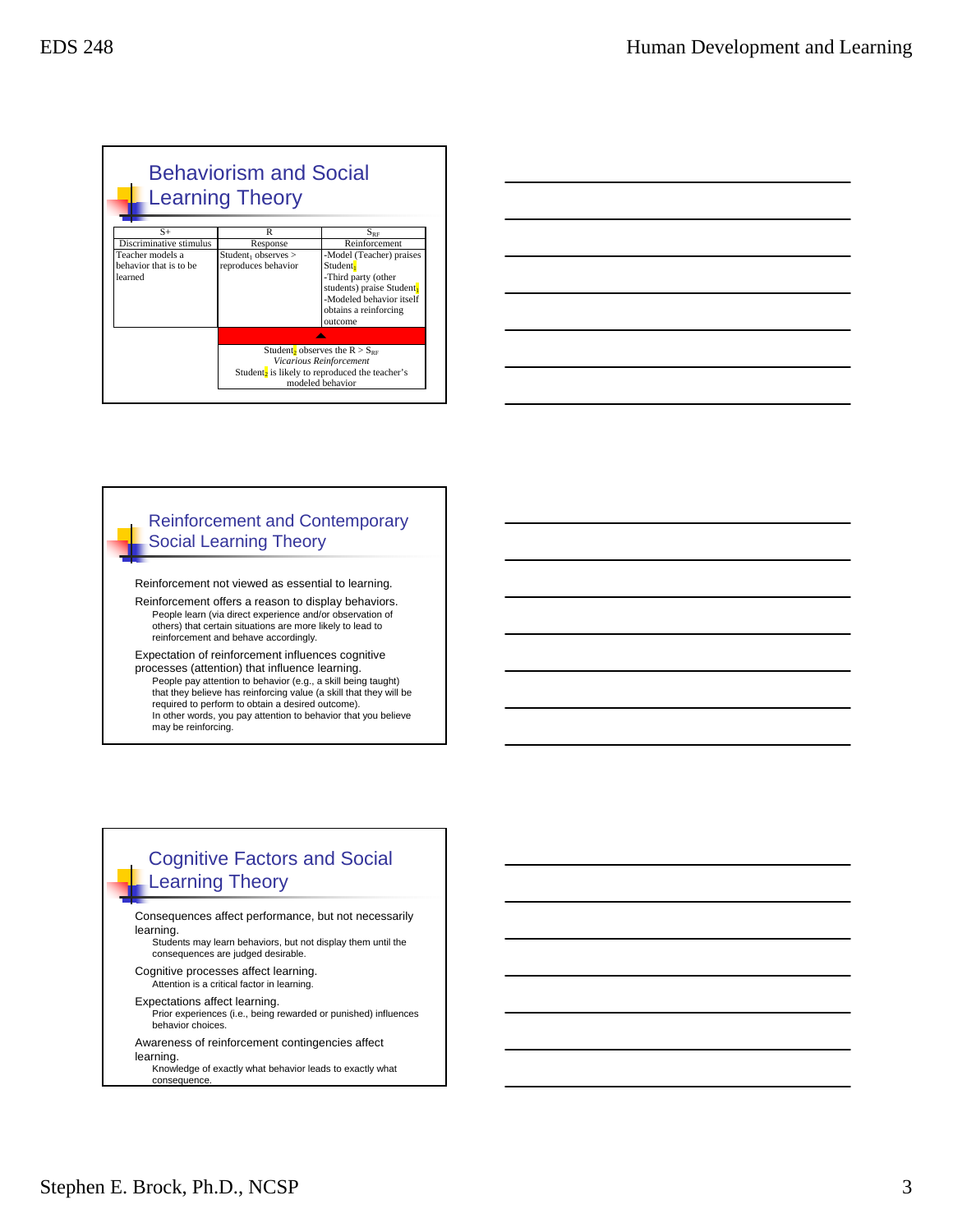## **General Principals**

- Observation of behaviors (of others/models) and their outcomes is an important mode of learning.
- **Learning doesn't require behavior change or** performance .
- Reinforcement has an indirect effect on learning.
- **Cognitive processes influence learning.**





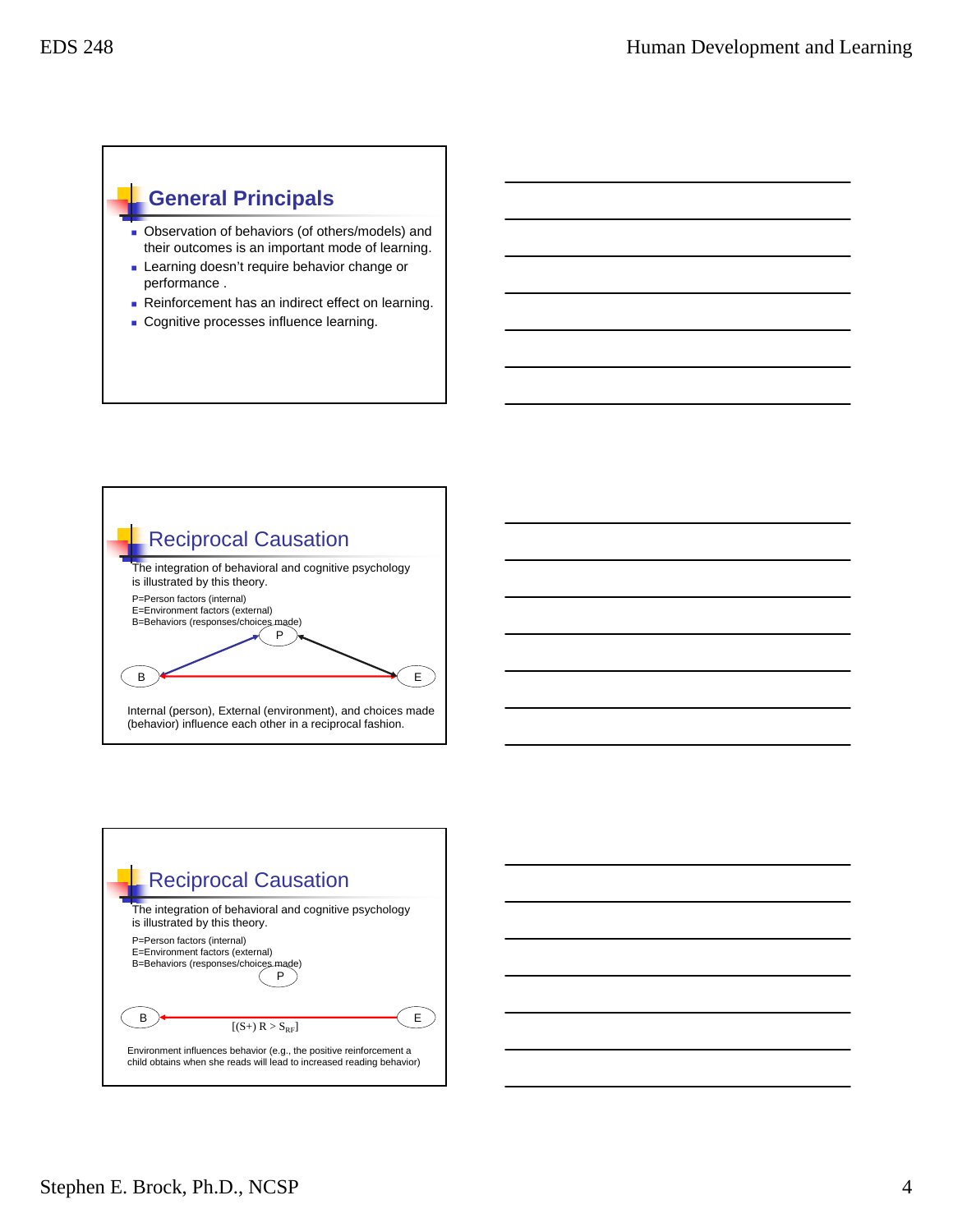







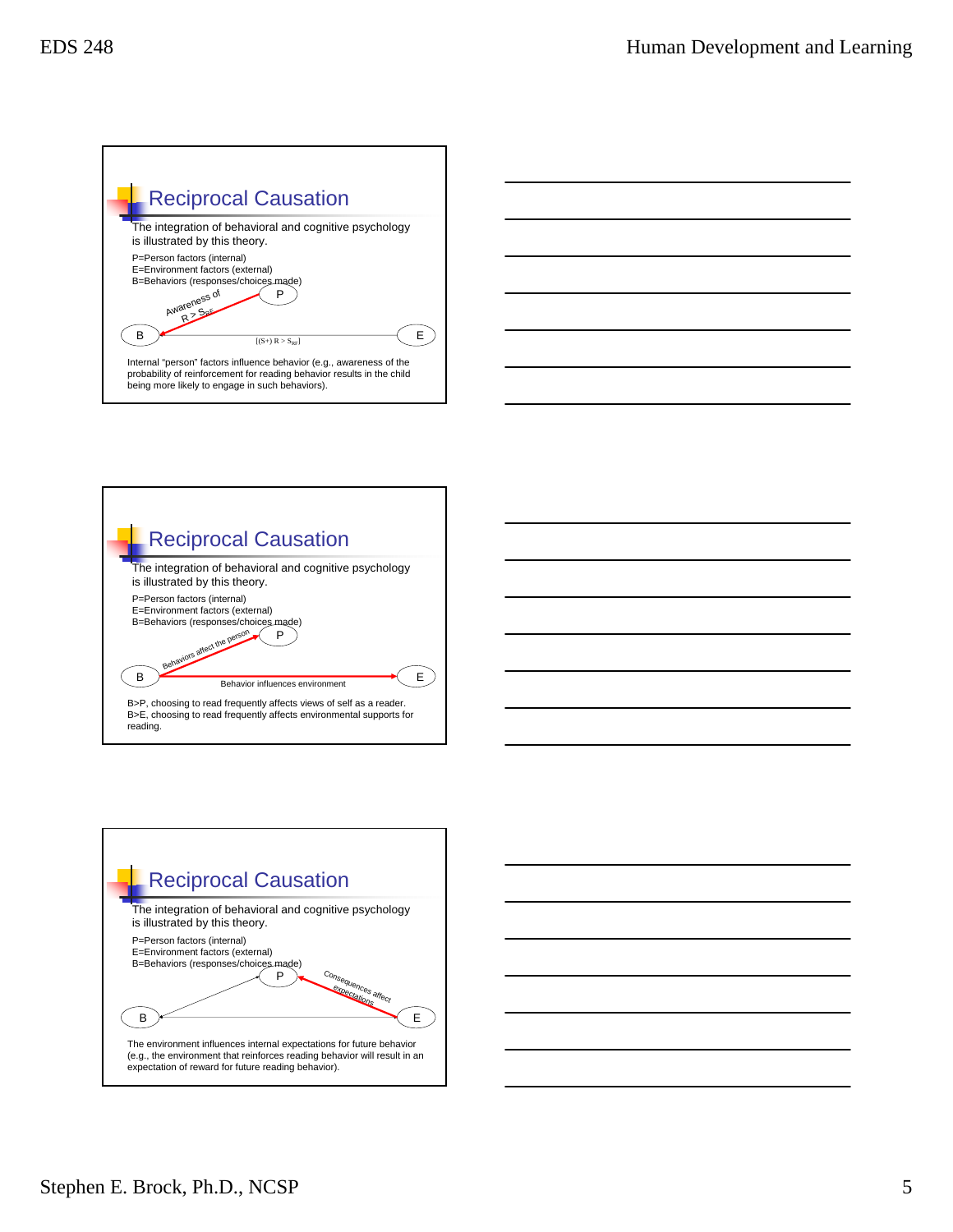



| <b>Modeling Prerequisites</b>          |                                                                                                                                                                                                                           |  |  |  |
|----------------------------------------|---------------------------------------------------------------------------------------------------------------------------------------------------------------------------------------------------------------------------|--|--|--|
| Attentional<br>Processes               | What children observe or attend to depends on characteristics<br>of the model and characteristics of the child. Learners need to<br>be focusing on relevant (important) and ignoring irrelevant<br>(unimportant) stimuli. |  |  |  |
| <b>Retention Processes</b>             | Processes that enhance memory are mediators of<br>observational learning (e.g., imagery and rehearsal). Learners<br>must remember what they observed.                                                                     |  |  |  |
| <b>Motor Reproduction</b><br>Processes | Doing all or part of what was learned. Learners must be able<br>to perform (practice) the behavior. This helps them to encode<br>the behavior motorically and allows for feedback on<br>performance.                      |  |  |  |
| Motivational<br>Processes              | People can see an action, one that they are capable of doing,<br>remember it and still not perform it. Performance depends<br>upon motivation. Learners need to want to demonstrate the<br>behavior that was modeled.     |  |  |  |



Г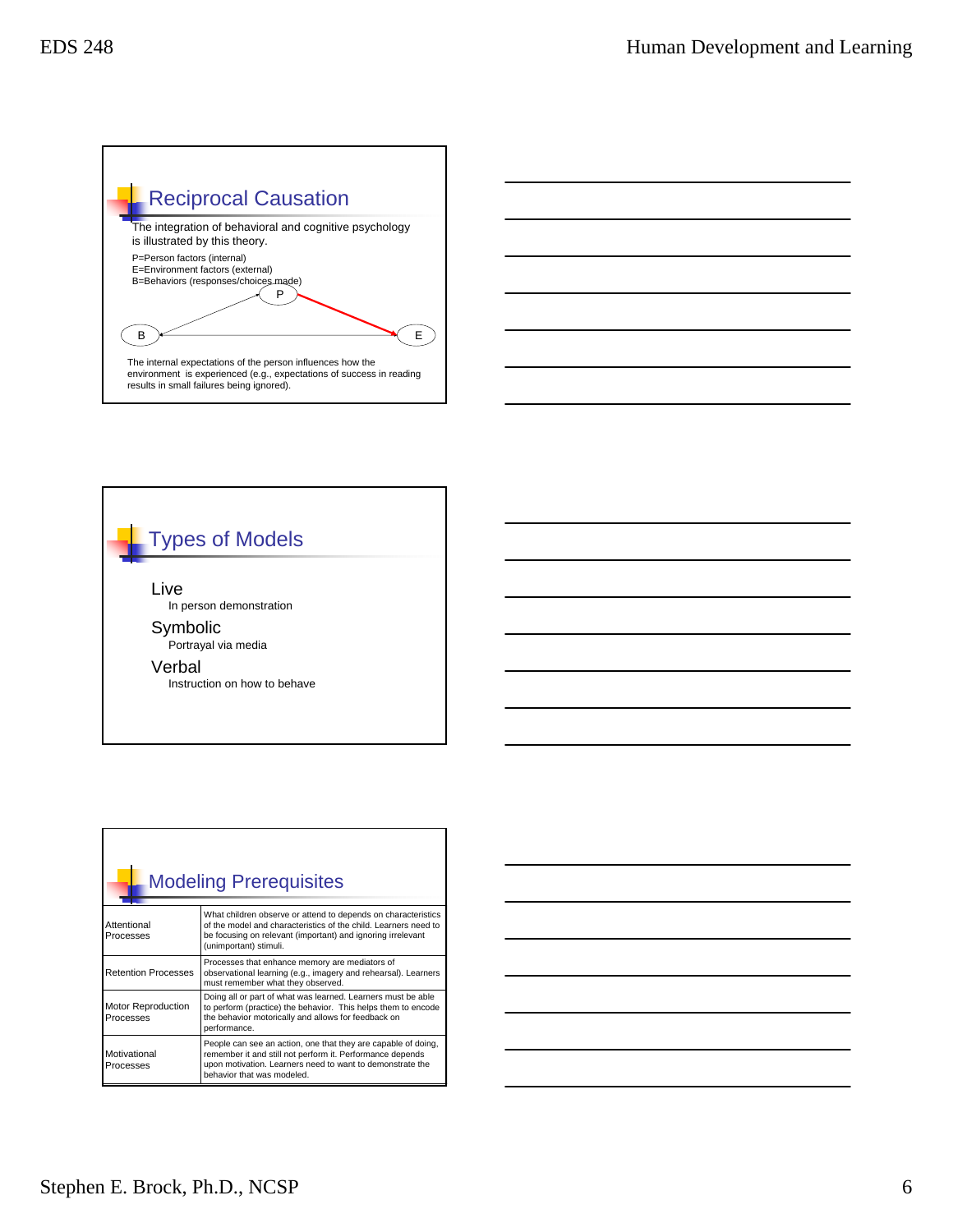### Modeling Requirements

**Competence** 

Model is viewed as being a competent and capable person.

Prestige/Power Model has high status and respect.

**Stereotypical** Model displays "gender appropriate" behavior.

Relevance Models situation is similar to the observer's



The belief that one is capable of executing behaviors successfully. Similar to self-esteem, but is more situationally specific.

Has dramatic effects on behavior (i.e., choice of activities, effort and persistence, learning and achievement)

Is influenced by several factors (i.e., previous successes and failures, persuasion or being told that success is possible, successes and failures of others lets them know their chances).

### Concluding Comments

•Observation alone is sufficient for learning.

•Modeling provides an alternative to shaping for teaching new behaviors.

•Teachers and parents should model appropriate behaviors. •Teachers should expose students to a variety of exemplary models.

•Vicarious reinforcement and punishment may influence student behavior.

•Describing the consequences of behaviors can affect their occurrence.

•Students must believe they are capable of accomplishing school tasks.